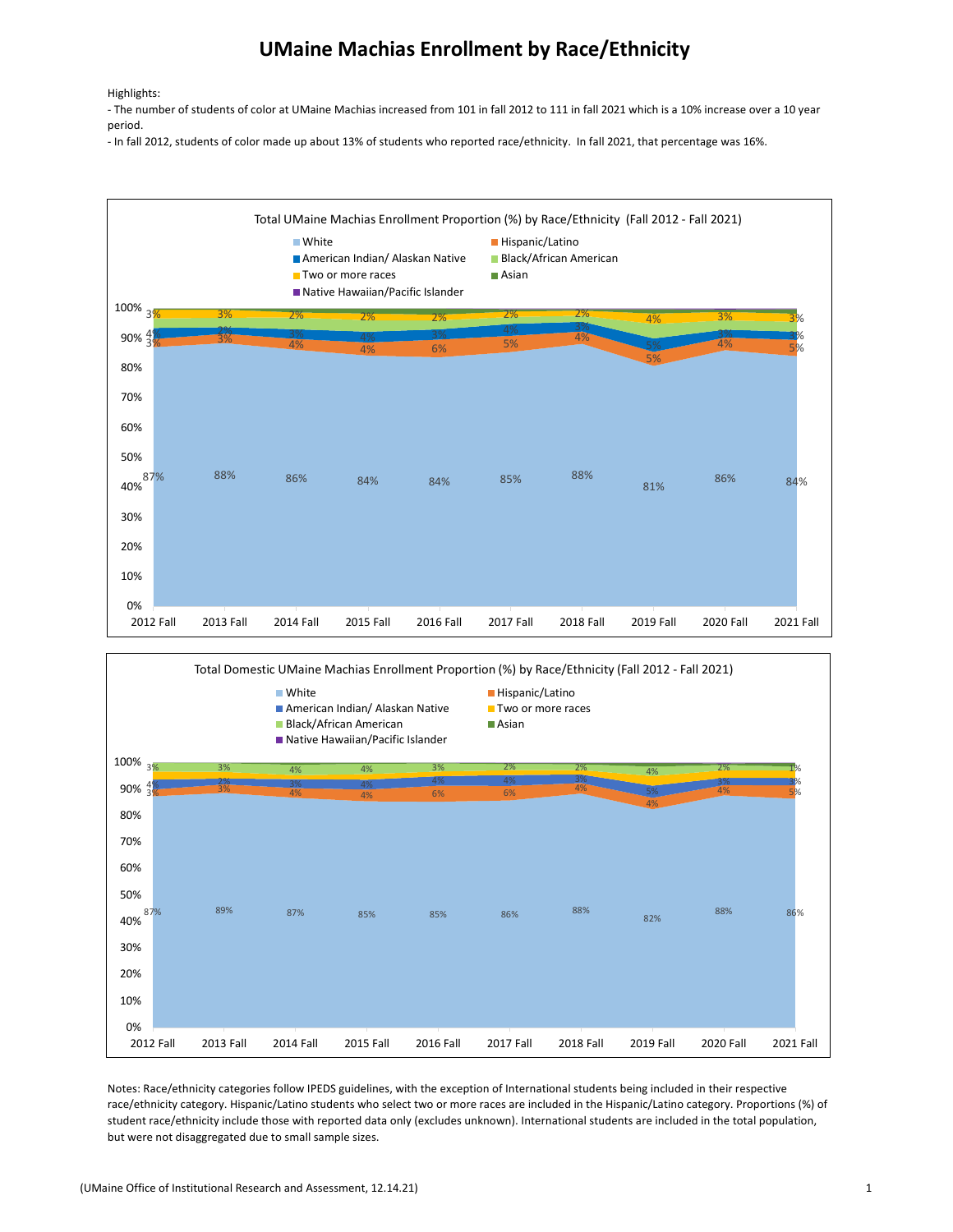## UMaine Machias Enrollment by Sex

## Highlights:

- The makeup of the UMaine Machias population with respect to sex has remained consistent over the past 10 years, with roughly 70% female students and 30% male students.





Notes: Proportions (%) of student sex include those with reported data only (excludes unknown). International students are included in the total population, but were not disaggregated due to small sample sizes.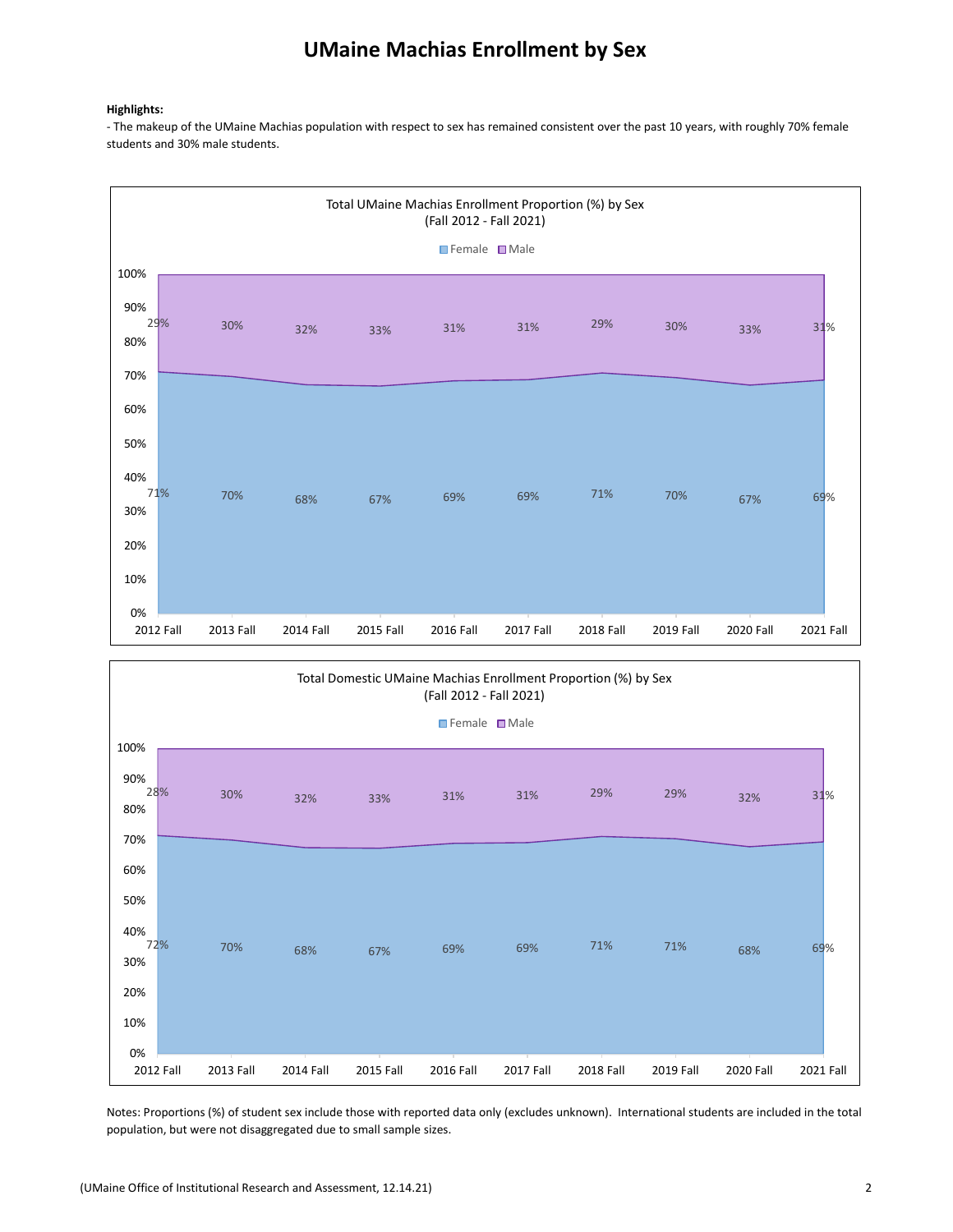|                           |                                    |                                                                 | <b>2017 Fall</b><br>Sex                       |                     |                          |                          | <b>2018 Fall</b><br>Sex  |                  |                        |                                    | <b>2019 Fall</b><br>Sex                   |                          |                   |                                    |                                |                        | <b>2020 Fall</b><br>Sex |                          | <b>2021 Fall</b><br><b>Sex</b>             |                                |                                |                          |
|---------------------------|------------------------------------|-----------------------------------------------------------------|-----------------------------------------------|---------------------|--------------------------|--------------------------|--------------------------|------------------|------------------------|------------------------------------|-------------------------------------------|--------------------------|-------------------|------------------------------------|--------------------------------|------------------------|-------------------------|--------------------------|--------------------------------------------|--------------------------------|--------------------------------|--------------------------|
| Career                    | Domestic/<br>International         | <b>Race/Ethnicity</b>                                           | Total                                         | Female              | Male                     | <b>Unknown</b>           | Total                    | Female           | Male                   | <b>Unknown</b>                     | Total                                     | Female                   | <b>Male</b>       | <b>Unknown</b>                     | Total                          | Female                 | <b>Male</b>             | <b>Unknown</b>           | Total                                      | Female                         | Male                           | <b>Unknown</b>           |
| Degree-<br><b>Seeking</b> |                                    | Total Students American Indian/Alaskan<br>Native                | 23                                            | 18                  | -5                       |                          | 17                       | 10               | 7                      | $\overline{\phantom{a}}$           | 25                                        | 18                       | 6                 | 1                                  | 14                             | 11                     | $\overline{2}$          | -1                       | 12                                         | 8                              | 2                              | $\overline{2}$           |
|                           |                                    | Asian                                                           | $\overline{4}$                                | 2                   | 2                        | $\sim$                   | $\overline{3}$           | 1                | 2                      | $\sim$                             | $\overline{7}$                            | $\overline{2}$           | 5                 | $\sim$                             | 3                              | $\overline{2}$         | $\overline{1}$          | ×.                       | 5                                          | 2                              | 3                              | $\sim$                   |
|                           |                                    | <b>Black or African American</b>                                | 13                                            | $\overline{4}$      | 9                        | $\overline{\phantom{a}}$ | 12                       | 4                | 8                      | $\sim$                             | 26                                        | $\overline{7}$           | 19                | $\overline{\phantom{a}}$           | 19                             | 10                     | 9                       | $\sim$                   | 18                                         | 11                             | $\overline{7}$                 | $\overline{\phantom{a}}$ |
|                           |                                    | Hispanic/Latino                                                 | 31                                            | 15                  | 16                       |                          | 21                       | 14               | $\overline{7}$         | $\bar{a}$                          | 23                                        | 14                       | 9                 | ×,                                 | 23                             | 16                     | $\overline{7}$          | ×.                       | 26                                         | 19                             | $\overline{7}$                 | $\sim$                   |
|                           |                                    | Native Hawaiian or Other<br>Pacific Islander                    | $\mathbf{1}$                                  |                     | 1                        | $\sim$                   | $\mathbf{1}$             | ٠                | 1                      | $\sim$                             | 1                                         | 1                        |                   | $\overline{\phantom{a}}$           | 1                              | 1                      |                         | $\overline{\phantom{a}}$ |                                            | ٠                              |                                | $\overline{\phantom{a}}$ |
|                           |                                    | White                                                           | 423                                           | 300                 | 123                      | $\overline{\phantom{a}}$ | 403                      | 291              | 112                    | $\sim$                             | 322                                       | 237                      | 85                | $\sim$                             | 298                            | 216                    | 82                      | $\sim$                   | 277                                        | 193                            | 80                             | $\overline{4}$           |
|                           |                                    | Two or more races                                               | 11                                            | 6                   | 5                        | ÷                        | 10                       | 6                | $\overline{4}$         | ÷.                                 | 18                                        | 14                       | $\overline{4}$    | ÷.                                 | 16                             | 9                      | $\overline{7}$          | $\mathcal{L}$            | 13                                         | $\overline{7}$                 | $\,6\,$                        | $\sim$                   |
|                           |                                    | Unknown                                                         | 16                                            | 9                   | $\overline{7}$           | $\sim$                   | 13                       | 9                | $\Delta$               | $\sim$                             | 12                                        | $\overline{7}$           | 5                 | $\sim$                             | 16                             | $\overline{7}$         | $\overline{9}$          | $\sim$                   | $\overline{9}$                             | 6                              | $\overline{\mathbf{3}}$        | $\sim$                   |
|                           |                                    | <b>Total</b>                                                    | 522                                           | 354                 | 168                      | $\sim$                   | 480                      | 335              | 145                    | $\mathcal{L}$                      | 434                                       | 300                      | 133               | $\mathbf{1}$                       | 390                            | 272                    | 117                     | $\mathbf{1}$             | 360                                        | 246                            | 108                            | 6                        |
|                           | <b>Domestic</b><br><b>Students</b> | American Indian/Alaskan<br>Native                               | 23                                            | 18                  | 5                        | $\sim$                   | 17                       | 10               | $\overline{7}$         | $\sim$                             | 25                                        | 18                       | 6                 | $\mathbf{1}$                       | 14                             | 11                     | $\overline{2}$          | $\mathbf{1}$             | 12                                         | 8                              | $\overline{2}$                 | $\overline{2}$           |
|                           |                                    | Asian                                                           | $\overline{2}$                                | 1                   | 1                        |                          | $\overline{3}$           | 1                | 2                      | $\bar{a}$                          | 6                                         | $\overline{2}$           | $\overline{4}$    | $\overline{\phantom{a}}$           | $\mathbf{1}$                   | 1                      |                         | ä,                       | $\overline{4}$                             | 1                              | 3                              |                          |
|                           |                                    | <b>Black or African American</b>                                | 13                                            | $\overline{4}$      | 9                        | $\sim$<br>$\sim$         | 12                       | $\overline{4}$   | 8                      | $\sim$<br>$\sim$                   | 19                                        | $\overline{4}$           | 15                | $\overline{\phantom{a}}$<br>$\sim$ | 11                             | 6                      | 5<br>5                  | $\sim$<br>×.             | 5                                          | $\overline{4}$                 | 1                              | $\sim$<br>$\sim$         |
|                           |                                    | Hispanic/Latino<br>Native Hawaiian or Other<br>Pacific Islander | 31<br>$\mathbf{1}$                            | 15<br>٠             | 16<br>1                  | $\overline{\phantom{a}}$ | 20<br>$\mathbf{1}$       | 14<br>٠          | 6<br>$\mathbf{1}$      | $\sim$                             | 20<br>$\mathbf{1}$                        | 14<br>$\mathbf{1}$       | 6<br>٠            | $\sim$                             | 20<br>$\mathbf{1}$             | 15<br>$\mathbf{1}$     | ٠                       | ×.                       | 22<br>$\overline{\phantom{a}}$             | 18<br>٠                        | $\overline{4}$<br>$\sim$       | $\sim$                   |
|                           |                                    | White                                                           | 423                                           | 300                 | 123                      | $\overline{\phantom{a}}$ | 402                      | 291              | 111                    | $\overline{\phantom{a}}$           | 322                                       | 237                      | 85                | $\sim$                             | 298                            | 216                    | 82                      | $\sim$                   | 276                                        | 193                            | 79                             | $\overline{a}$           |
|                           |                                    | Two or more races                                               | 11                                            | 6                   | 5                        | $\overline{\phantom{a}}$ | 10                       | 6                | $\overline{4}$         | $\sim$                             | 18                                        | 14                       | $\overline{4}$    | $\mathcal{L}$                      | 16                             | 9                      | $\overline{7}$          | $\sim$                   | 13                                         | $\overline{7}$                 | 6                              | $\sim$                   |
|                           |                                    | Unknown                                                         | 16                                            | 9                   | $\overline{7}$           | $\sim$                   | 13                       | 9                | $\overline{4}$         | $\sim$                             | 10                                        | 6                        | $\Delta$          | ÷.                                 | 13                             | 6                      | $\overline{7}$          | ÷.                       | 8                                          | 6                              | $\overline{2}$                 | $\sim$                   |
|                           |                                    | <b>Total</b>                                                    | 520                                           | 353                 | 167                      | $\sim$                   | 478                      | 335              | 143                    | $\blacksquare$                     | 421                                       | 296                      | 124               | $\mathbf{1}$                       | 374                            | 265                    | 108                     | 1                        | 340                                        | 237                            | 97                             | 6                        |
|                           | International                      | American Indian/Alaskan                                         |                                               |                     |                          |                          |                          |                  |                        | ÷,                                 |                                           |                          |                   | ٠                                  |                                |                        |                         |                          |                                            |                                |                                | $\epsilon$               |
|                           | <b>Students</b>                    | Asian                                                           | $\overline{2}$                                | 1                   | 1                        | $\overline{\phantom{a}}$ | $\sim$                   | $\sim$           | $\sim$                 | $\sim$                             | 1                                         | $\sim$                   | 1                 | $\sim$                             | $\overline{2}$                 | 1                      | 1                       | $\sim$                   | $\mathbf{1}$                               | 1                              | $\sim$                         | $\sim$                   |
|                           |                                    | <b>Black or African American</b>                                | $\sim$                                        | ÷                   | $\sim$                   | $\sim$                   | $\sim$                   | $\sim$           | $\sim$                 | $\sim$                             | $\overline{7}$                            | $\overline{\mathbf{3}}$  | $\overline{4}$    | $\sim$                             | 8                              | $\overline{4}$         | $\overline{4}$          | $\sim$                   | 13                                         | $\overline{7}$                 | 6                              | $\sim$                   |
|                           |                                    | Hispanic/Latino<br>Native Hawaiian or Other                     | $\sim$<br>$\sim$                              | ٠<br>٠              | $\sim$<br>$\sim$         | $\sim$<br>$\sim$         | $\mathbf{1}$<br>$\sim$   | $\sim$<br>$\sim$ | <sup>1</sup><br>$\sim$ | $\sim$<br>$\sim$                   | $\overline{3}$<br>$\sim$                  | $\sim$<br>$\sim$         | 3<br>٠            | $\sim$<br>$\sim$                   | $\overline{3}$<br>$\sim$       | $\mathbf{1}$<br>$\sim$ | $\overline{2}$          | ×.<br>$\sim$             | $\overline{4}$<br>٠                        | 1<br>٠                         | 3<br>$\sim$                    | $\sim$<br>$\sim$         |
|                           |                                    | Pacific Islander<br>White                                       | $\sim$                                        | $\epsilon$          | $\sim$                   | $\sim$                   | $\mathbf{1}$             | $\sim$           | 1                      | $\sim$                             | $\sim$                                    | $\sim$                   | ×.                | $\sim$                             | $\sim$                         | $\sim$                 | $\sim$                  | $\sim$                   | 1                                          | $\sim$                         | 1                              | $\cdot$                  |
|                           |                                    | Two or more races                                               | $\overline{\phantom{a}}$                      | ٠                   | ٠                        | $\sim$                   |                          | ٠                | ٠                      | $\sim$                             | $\sim$                                    | ٠                        | ä,                | $\overline{\phantom{a}}$           | $\sim$                         | $\sim$                 |                         | $\sim$                   | ٠                                          | ٠                              | ٠                              | $\cdot$                  |
|                           |                                    | Unknown                                                         | $\overline{\phantom{a}}$                      | ×,                  | $\overline{\phantom{a}}$ | $\overline{\phantom{a}}$ | $\sim$                   | $\sim$           | $\sim$                 | $\sim$                             | $\overline{2}$                            | 1                        | 1                 | $\overline{\phantom{a}}$           | 3                              | 1                      | $\overline{2}$          | $\sim$                   | 1                                          | $\overline{\phantom{a}}$       | 1                              | $\sim$                   |
|                           |                                    | <b>Total</b>                                                    | $\overline{2}$                                | $\mathbf{1}$        | $\mathbf{1}$             |                          | $\overline{2}$           |                  | $\overline{2}$         |                                    | 13                                        | $\overline{a}$           | 9                 |                                    | 16                             | $\overline{7}$         | 9                       |                          | 20                                         | 9                              | 11                             |                          |
|                           | Non-Degree Total Students          | American Indian/Alaskan<br>Native                               | $\mathbf{1}$                                  | 1                   |                          |                          | $\overline{2}$           | 1                | 1                      | ×                                  | 1                                         | 1                        |                   | $\overline{\phantom{a}}$           |                                |                        |                         | ٠                        | $\overline{2}$                             | 1                              | 1                              | $\overline{\phantom{a}}$ |
|                           |                                    | Asian                                                           | $\mathbf{1}$<br>$1\,$                         | ٠<br>$\mathbf{1}$   | 1<br>$\sim$              | $\sim$<br>$\sim$         | $\sim$<br>$\sim$         | ٠<br>ä,          | $\sim$<br>÷            | $\sim$<br>÷                        | $\sim$                                    | $\sim$<br>$\overline{2}$ | ٠<br>$\mathbf{1}$ | $\sim$<br>×.                       | $\sim$                         | $\sim$<br>$\mathbf{1}$ | н.<br>$\sim$            | $\sim$<br>÷.             | $\overline{2}$<br>$\overline{2}$           | $\overline{2}$<br>$\mathbf{1}$ | $\sim$                         | $\sim$<br>×              |
|                           |                                    | <b>Black or African American</b><br>Hispanic/Latino             | $\overline{2}$                                | $\overline{2}$      | $\sim$                   | $\sim$                   | $\mathbf{1}$             | $\mathbf{1}$     | $\sim$                 | $\sim$                             | $\overline{\mathbf{3}}$<br>$\overline{2}$ | $\mathbf{1}$             | $\mathbf{1}$      | $\sim$                             | $\mathbf{1}$<br>$\overline{3}$ | $\overline{2}$         | $\mathbf{1}$            | $\sim$                   | $\overline{4}$                             | $\overline{2}$                 | $\mathbf{1}$<br>$\overline{2}$ | $\sim$                   |
|                           |                                    | Native Hawaiian or Other<br>Pacific Islander                    | $\sim$                                        |                     | ٠                        | $\sim$                   | $\overline{\phantom{a}}$ | ٠                | ٠                      | $\overline{\phantom{a}}$           | $\overline{\phantom{a}}$                  | $\sim$                   | ٠                 | $\overline{\phantom{a}}$           | $\sim$                         | $\sim$                 |                         | $\sim$                   | $\overline{\phantom{a}}$                   | $\overline{\phantom{a}}$       | $\sim$                         | $\cdot$                  |
|                           |                                    | White                                                           | 88                                            | 61                  | 27                       | $\sim$                   | 89                       | 64               | 25                     | $\sim$                             | 74                                        | 55                       | 19                | $\sim$                             | 93                             | 58                     | 35                      | $\sim$                   | 115                                        | 81                             | 34                             | $\sim$                   |
|                           |                                    | Two or more races                                               |                                               |                     |                          |                          |                          |                  |                        | J,                                 | $\mathbf{1}$                              | $\mathbf{1}$             |                   | ä,                                 | $\mathbf{1}$                   | 1                      |                         | ×.                       |                                            |                                |                                | $\bar{a}$                |
|                           |                                    | Unknown                                                         | 17                                            | 10                  | $\overline{7}$           | $\overline{\phantom{a}}$ | 10                       | 8                | 2                      | $\sim$                             | 22                                        | 17                       | 3                 | $\overline{2}$                     | 10                             | 5                      | $\overline{4}$          | $\mathbf{1}$             | 20                                         | 6                              | 5                              | 9                        |
|                           |                                    | <b>Total</b>                                                    | 110                                           | 75                  | 35                       | $\sim$                   | 102                      | 74               | 28                     | $\blacksquare$                     | 103                                       | 77                       | 24                | $\overline{\mathbf{2}}$            | 108                            | 67                     | 40                      | $\mathbf{1}$             | 145                                        | 93                             | 43                             | 9                        |
|                           | Domestic<br><b>Students</b>        | American Indian/Alaskan<br>Native                               | $\mathbf{1}$                                  | $\mathbf{1}$        | $\sim$                   | $\overline{\phantom{a}}$ | $\overline{2}$           | $\mathbf{1}$     | $\mathbf{1}$           | $\sim$                             | $\mathbf{1}$                              | $\mathbf{1}$             | ٠                 | $\overline{\phantom{a}}$           | $\sim$                         | $\sim$                 |                         | ٠                        | $\overline{2}$                             | $\mathbf{1}$                   | $\mathbf{1}$                   | $\sim$                   |
|                           |                                    | Asian                                                           | $\sim$                                        | ٠                   | $\sim$                   | $\sim$                   | $\sim$                   | ×.               | $\sim$                 | $\sim$                             | $\sim$                                    | ٠                        | ä,                | $\sim$                             | $\sim$                         | $\sim$                 | ×.                      | ٠                        | $\mathbf{1}$                               | 1                              | $\sim$                         | $\sim$                   |
|                           |                                    | <b>Black or African American</b>                                | $\mathbf{1}$                                  | $\mathbf{1}$        | ×.                       | $\sim$                   | $\sim$                   | ä,               | ×.                     | ×                                  | $\overline{2}$                            | $\overline{2}$           | ÷.                | ÷.                                 | $\mathbf{1}$                   | 1                      | $\sim$                  | ÷.                       | $\overline{2}$                             | $\mathbf{1}$                   | $\mathbf{1}$                   | ×                        |
|                           |                                    | Hispanic/Latino<br>Native Hawaiian or Other                     | $\overline{2}$<br>$\mathcal{L}_{\mathcal{A}}$ | $\overline{2}$<br>٠ | ٠<br>٠                   | $\sim$<br>$\sim$         | $\mathbf{1}$             | 1<br>٠           | $\sim$<br>$\sim$       | $\sim$<br>$\overline{\phantom{a}}$ | $\overline{2}$<br>$\sim$                  | 1<br>$\sim$              | $\mathbf{1}$<br>٠ | $\sim$<br>$\overline{\phantom{a}}$ | $\overline{3}$                 | $\overline{2}$<br>н.   | $\mathbf{1}$            | ÷<br>$\sim$              | $\overline{4}$<br>$\overline{\phantom{a}}$ | $\overline{2}$<br>٠            | $\overline{2}$<br>$\sim$       | $\sim$<br>$\sim$         |
|                           |                                    | Pacific Islander<br>White                                       | 84                                            | 58                  | 26                       | $\overline{\phantom{a}}$ | 88                       | 64               | 24                     | $\sim$                             | 74                                        | 55                       | 19                | $\sim$                             | 93                             | 58                     | 35                      | $\sim$                   | 115                                        | 81                             | 34                             | $\sim$                   |
|                           |                                    | Two or more races                                               | $\sim$                                        |                     |                          | . п.                     |                          |                  | ÷                      | $\sim$                             | 1                                         | 1                        | ÷                 | $\sim$                             | $\mathbf{1}$                   | 1                      |                         | ×.                       |                                            |                                |                                | $\sim$                   |
|                           |                                    | Unknown                                                         | 16                                            | 10                  | 6                        | $\sim$                   | 10                       | 8                | $\overline{2}$         | $\sim$                             | 22                                        | 17                       | 3                 | $\overline{2}$                     | 10                             | 5                      | $\overline{4}$          | 1                        | 19                                         | 5                              | 5                              | 9                        |
|                           |                                    | <b>Total</b>                                                    | 104                                           | 72                  | 32                       | $\sim$                   | 101                      | 74               | 27                     | $\blacksquare$                     | 102                                       | 77                       | 23                | $\overline{2}$                     | 108                            | 67                     | 40                      | 1                        | 143                                        | 91                             | 43                             | 9                        |

ा

┑